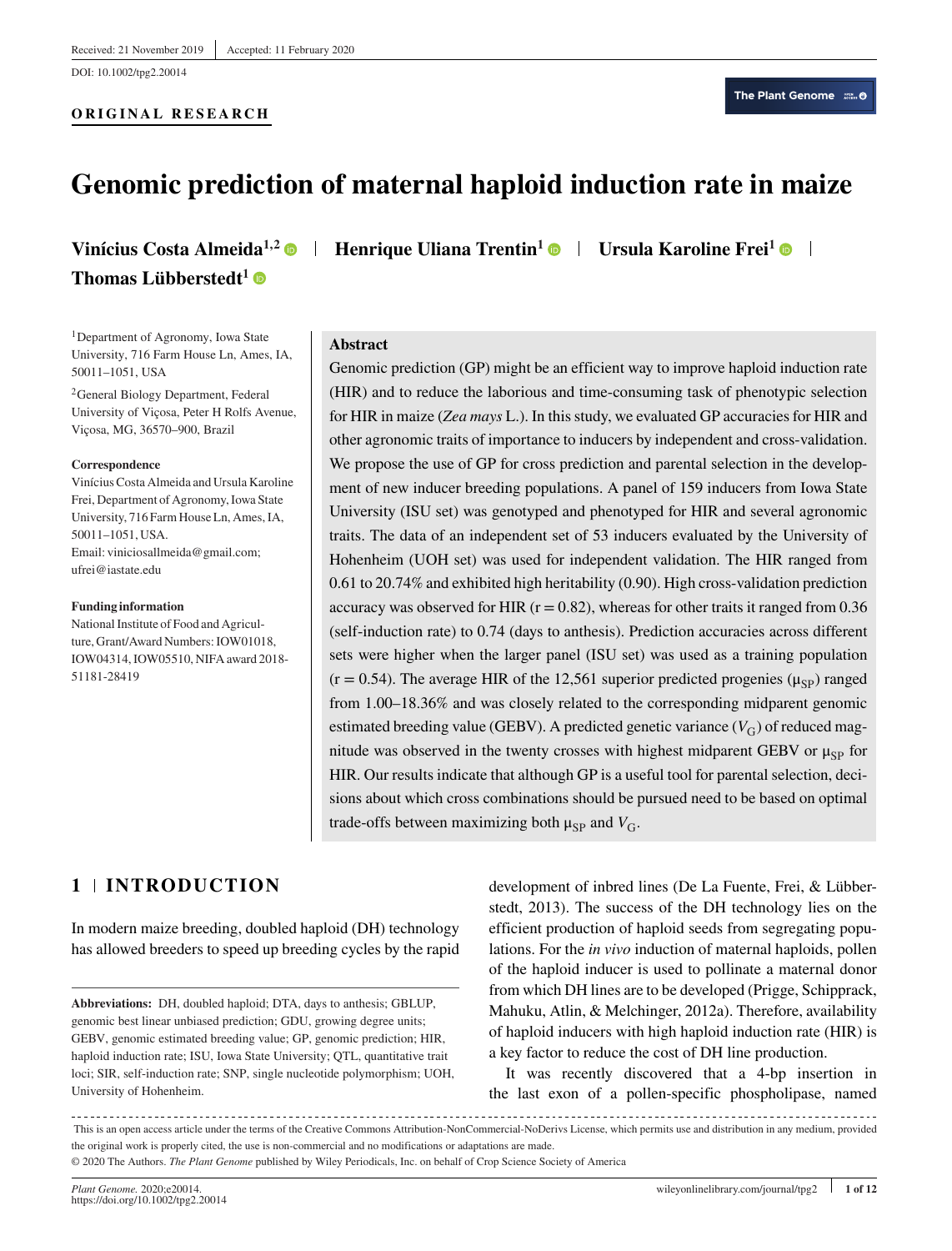MATRILINEAL (*MTL*), substantially increases the HIR of maize maternal haploid inducers (Gilles et al., 2017; Kelliher et al., 2017; Liu et al., 2017). A single nucleotide polymorphism (SNP) in the *ZmDMP* gene, which encodes for a DUF679 domain protein, enhances the HIR of inducers fixed for the *mtl* allele by 2- to 3-fold (Liu et al., 2015; Zhong et al., 2019). However, multiple genes are known to affect HIR in cross-pollinations with inducers (Deimling, Röber, & Geiger, 1997; Dong et al., 2013; Kelliher et al., 2017; Prigge et al., 2012a; Trentin, Almeida, Frei, & Lubberstedt, unpublished data). Apart from *MTL* and *ZmDMP*, which are located on chromosomes 1 and 9, respectively, quantitative trait loci (QTL) on chromosomes 3 (*qhir2* and *qhir3*), 4 (*qhir4*), 5 (*qhir5* and *qhir6*), 7 (*qhir7*) have been identified. Through breeding, the accumulation of beneficial alleles resulted in an increase of HIR from 3.2% (Stock 6, Coe, 1959) to 14.5% (PHI-3, Rotarenco, Georgeta, & Fuia, 2010). Improving HIR can significantly decrease the cost of DH line production by reducing the amount of land and labor required to produce and select the desirable amount of haploid seeds. A significant improvement towards the automation of haploid selection was recently achieved with the development of high oil content inducers and of machines capable of discriminating haploid and hybrid seeds based on their differences in oil content (Melchinger, Schipprack, Wurschum, Chen, & Technow, 2013; Wang et al., 2016). Since both oil content and HIR are governed by multiple QTL, genomic selection might be a better approach for their simultaneous improvement than the introgression of a limited number of QTLs by marker-assisted backcrossing or selection.

Meuwissen, Hayes, and Goddard (2001) proposed the simultaneous use of all molecular markers across the genome to capture small and large effect QTLs and to predict the breeding values of selection candidates. This genome-wide selection approach, commonly referred to as genomic prediction (GP), relies on the establishment of a prediction model based on phenotypic and genotypic information of a training set to predict the genetic merit of individuals with only genotypic information in a breeding population. We believe that GP will optimize resource-allocation of inducer breeding programs by the genotyping of a great number of selection candidates and field-testing of only the most promising ones.

One of the challenges in an inducer development program is identifying suitable parents among several possible crosses to derive new populations. According to Bernardo (2014), the progeny of desirable crosses should have high mean and large genetic variance, which would give breeders greater opportunities to select superior individuals for more generations of breeding. To address the trade-offs between decisions about selecting lines to intermate based on high genotypic values and maintaining potential genetic variability, Schnell and Utz (1975) proposed the usefulness concept

#### **Core Ideas**

- Genomic prediction can be successfully implemented to select superior haploid inducers
- Midparent GEBV played the major role in the prediction of superior inducer progenies
- Induction rate can be improved without negatively impacting agronomic performance

 $(U_P)$ , which is a function of the population mean, genetic variance, heritability and selection intensity predicted or applied to a given bi-parental cross. A modification to  $U_{\rm P}$  was proposed by Zhong and Jannink (2007), which estimates the achievable genetic gain from a cross by focusing on the mean and genetic variance of progenies while disregarding trait heritability.

Unlike population mean, which can be easily predicted based on midparent values, estimating genetic variance relies on knowledge of population parameters that are not readily known (Bernardo, 2010). Recent studies have used GP to evaluate the potential of crosses (Bernardo et al., 2014; Lado et al., 2017; Mohammadi, Tiede, & Smith, 2015; Tiede, Kumar, Mohammadi, & Smith, 2015). Based on the predicted progeny means and genetic variances of crosses involving 75 lines, Yao, Zhao, Chen, Zhang, and Wang (2018) were able to identify potential crosses for improving both yield and quality traits in wheat. In an inducer development program, it would be of interest to improve the agronomic performance of inducers besides increasing HIR. Poor pollen production, plant vigor, lodging tolerance and disease susceptibility are common disadvantages of existing inducers (Kebede et al., 2011; Rotarenco et al., 2010). There has been an undocumented concern that HIR and agronomic performance might be negatively correlated. Therefore, cross prediction would be a great approach to identify promising parents to generate progenies with satisfactory agronomic performance and high HIR before crosses are made in the field.

We are unaware of the use of GP for parental selection and for the improvement of HIR or agronomic performance of maize maternal haploid inducers. Phenotypic selection was employed in the few cases in which the breeding schemes of inducer development were described (Chaikam et al., 2015; Kebede et al., 2011; Rotarenco et al., 2010). The objectives of this study were to (1) evaluate the GP accuracy for HIR and agronomic traits important to maize maternal haploid inducers, to (2) validate GP procedures for HIR by using different sets of inducers as training and validations populations, and to (3) evaluate the utility of GP in cross prediction and parental selection.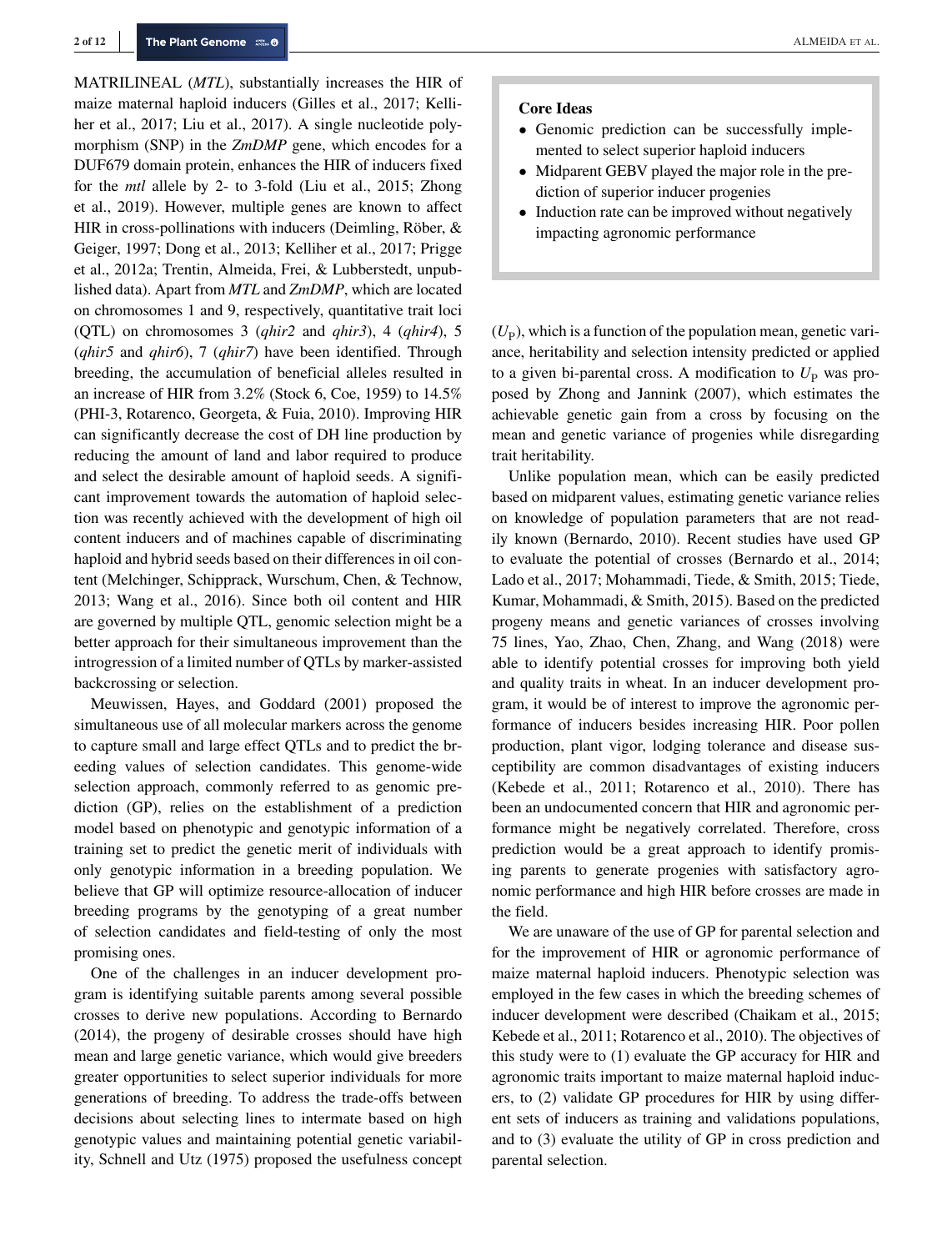# **2 MATERIALS AND METHODS**

#### **2.1 Germplasm**

We used a diverse panel of North American and European haploid inducers to identify QTL affecting HIR. The North American panel contained inducers in the background of different public and Ex-PVP lines, such as A637, B73, DK78004, LH82, Mo17, PHG50 and Va35, and ranged from the  $F_4$  to mostly homozygous (Supplemental Table S1). All lines from the North American panel had the cross between RWS and RWK as their source of *qhir1*. The European panel included lines such as, MHI, PHI-3, RWS, RWK and eight  $F<sub>7</sub>$  progeny derived from the cross of RWS and PHI-3, which were selected for high HIR. The HIR of all inducers was evaluated in crosses with the commercial hybrid Viking 60- 01N, from Albert Lea Seed Company (Minnesota, USA). This hybrid was chosen as a donor because it possesses good inducibility and allows clear expression of the *R1-nj* marker. Inducibility is the ability of the donor parent in generating haploid seeds, and multiple studies indicated that the source germplasm has an impact on HIR (Chase, 1952; De La Fuente et al., 2018; Eder & Chalyk, 2002; Lashermes & Beckert, 1988; Randolph, 1940).

# **2.2 Field plot design and data collection**

The inducers and donor used for this experiment were sown at the Iowa State University Agronomy and Agricultural Engineering Farm, located in Boone, IA, during the summer of 2018. The trial was grown under rainfed conditions, following the same practices used for maize production in Central Iowa. Pre and post-emergence herbicides along with hoeing were used for weed control. Urea ammonium nitrate was applied in the area before sowing. Two blocks of inducer and donor genotypes were sown at different planting dates to ensure enough seeds would be produced to obtain reliable estimates of HIR. The first block of donor was sown on 8 May 2018 and the first block of inducers was sown on 21 May 2018. The second block of donor was sown along with the first block of inducers, while the second block of inducers was sown on 31 May 2018. Sowing of inducer blocks were delayed because most inducers have a significantly shorter maturity than the donor used.

Due to the differences in sowing dates, the first donor block was pollinated only by the first inducer block, and the second donor block was only pollinated by the second inducer block. In this study, the blocking term of the statistical model was confounded with planting date. Therefore, all environmental variability, whether caused by planting date, different physiological development, soil variability or some other factor, was captured by the blocking term. The weather condition surrounding the peak of pollen shed of inducers from the first block (15 July 2018) were considerably warmer and less humid (avg. max. 30.7◦C, avg. 25.1◦C, avg. min. 18.9◦C, avg. RH 78.1%) than the same period for the inducer block (24 July 2018; avg. max. 25.5◦C, avg. 21.8◦C, avg. min. 20.9◦C, avg. RH 88.4%). Given limited resources, conducting the same experiment in an additional location or planting date, or with an additional donor, would not have been possible due to logistics and the extensive time required for pollination and haploid selection. Each inducer and donor blocks were composed of subblocks containing 16 plots. Inducers were not randomized within subblocks because the great difference in vigor among them would adversely affect other traits for which data were collected for a companion study. For example, if hybrid and inbred inducers were randomized, shading caused by differences in plant height would be detrimental to the development of inbred lines. Plots were 5.5 m long and 0.75 m wide and were sown with 25 seeds. Inducer and donor blocks were sown side-by-side, and pollen from inducers in a given subblock was carried to the adjacent donor subblock. Multicolored tags with easy-to-match codes were used to ensure that the pollen from each inducer plot was placed in the corresponding donor plot. For the two planting dates, days to anthesis (DTA, GDUs) was recorded when 50% of the plants of a plot were shedding pollen. Plant height (cm), ear height (cm), and tassel size (cm) were recorded on three representative plants of each plot. Plant and ear heights were measured as the distance between the soil surface to the node of insertion of the flag leaf and upper ear, respectively. Tassel size was measured as the distance between the first tassel branch and the top of the tassel. Self-induction rate (SIR, %) was calculated as the ratio of haploid plants over the total number of plants in an inducer plot.

#### **2.3 Haploid induction and selection**

At each planting date, bulk pollen from each inducer plot was collected in tassel bags and used to pollinate at least ten ears of the donor, which were covered before silk emergence using wax bags. Due to nicking issues, we were not able to pollinate the targeted number of ears for all inducers. Ears were harvested when seeds reached the black layer stage and were airdried for one week. Visual haploid selection was performed using the *R1-nj* phenotypic marker, and the number of putative haploid and diploid seeds per ear was recorded. Putative haploid seeds from each inducer were saved in a single envelope, whereas putative diploid seeds were discarded. The ploidy of the putative haploid seeds was verified by cutting them in halves and checking the presence of anthocyanin pigmentation in the embryonic region. Subsequently, the actual number of haploid and diploid seeds within each planting date were summed to calculate the HIR. Embryo and endosperm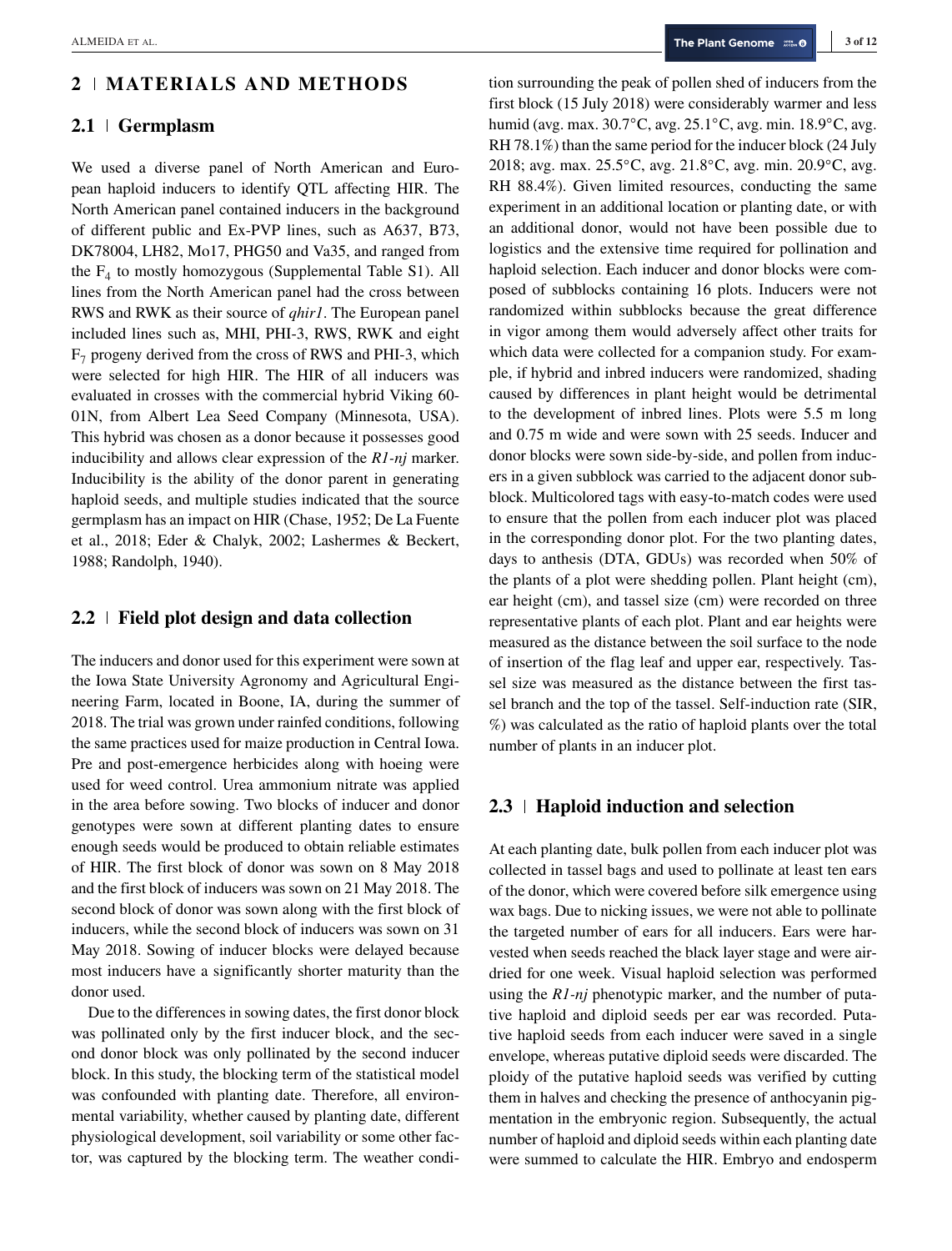abortion, which are correlated with HIR (Prigge et al., 2012a; Xu et al., 2013; Zhao, Xu, Xie, Chen, & Jin, 2013), occur at different stages of seed development (Xu et al., 2013). This makes the identification of embryo and endosperm aborted seeds quite subjective, and for this reason, these two classes of seeds were not included in the formula to calculate HIR.

In total, 3,396 ears set seed and were evaluated, corresponding to an average of 9.3 ears per inducer per planting date. Two out of the targeted ten ears pollinated by each inducer at each planting date were evaluated by the second author of this manuscript, while the remaining ears were evaluated by a team of trained undergraduate and graduate students. For each inducer and planting date, the HIR data of the second author's sample was compared to the HIR data of other evaluators. If, for a given inducer in a given planting date, an underestimation of 3.0% or more in HIR data of the team of evaluators was noticed, and such underestimation contributed to a reduction of 2.0% or more in the overall HIR, the data from such inducer were excluded from further analysis. Overestimated HIR data did not represent a problem, since the ploidy of the putative haploid seeds was subsequently verified by cutting the seeds and checking for anthocyanin pigmentation in the embryonic region. Data from inducers that did not produce at least 300 seeds on a given planting date were also excluded from further analysis. After this culling, HIR data of 159 inducers (ISU inducer set) across the two planting dates remained.

#### **2.4 Statistical analysis of phenotypic data**

The phenotypic data of HIR, DTA, plant height, ear height, tassel size, and SIR were analyzed using a random model by likelihood methods (REML) which was part of the function *mmer* of the *sommer* R package (Covarrubias-Pazaran, 2016). Planting dates were considered as blocks. The statistical model was:

$$
y_{ij} = \mu + B_i + G_j + e_{ij}
$$

where  $\mu$  is the overall mean;  $B_i$  ( $i = 1, ..., I$ ) is the random effect of the *i*th block;  $G_i = (1, ..., J)$  is the random effect of the *j*th inducer; and  $e_{ij}$  is the random error term. With the *sommer* package, we obtained best linear unbiased prediction (BLUP) adjusted means and variance components for each trait. Heritability on an entry-mean basis, was calculated based on variance estimates, through the following formula:  $h^2 = \sigma_g^2/(\sigma_g^2 + \sigma_e^2/r)$ , in which  $\sigma_g^2$  and  $\sigma_e^2$  correspond to genotypic and residual variance, respectively, and *r* corresponds the number of blocks (Hallauer, Carena, & Miranda, 2010). The BLUP adjusted means of the inducers were used to calculate the phenotypic correlation matrix, using the Pearson's correlation coefficient implemented in the CORR procedure in SAS 9.4 (SAS Institute, 2016).

#### **2.5 Genotyping and quality control**

Leaf samples of each inducer were collected at seedling stage (V3), lyophilized and sent to the International Maize and Wheat Improvement Center (CIMMYT) for genotyping using the Diversity Arrays Technology platform (Kilian et al., 2012). Markers were aligned to version 4 of the B73 reference genome. From the 32,929 SNP markers detected by this platform, 16,639 remained after filtering for a call rate of at least 50% and minor allele frequency of 5%. The software Beagle 5.0 (Browning, Zhou, & Browning, 2018) was subsequently used for the imputation of missing data.

# **2.6** Genomic prediction using the GBLUP **model**

The BLUP adjusted means of each trait were used in the prediction of the genomic estimated breeding values (GEBVs) through the GBLUP model:

$$
y = 1_n \mu + Zu + \varepsilon
$$

in which **y** is the vector of phenotypic values (BLUP adjusted means); **1** is the unit vector of length *n* (here *n* is the number of inducers); μ is the fixed model intercept; **u** is the estimated vector of random genetic effects of inducer with covariance matrix  $\mathbf{K}\sigma_g^2$ ; **K** is the estimated genomic relationship matrix; and  $\sigma_g^2$  is the estimated additive variance. The vector of random residuals  $\varepsilon$  has a covariance matrix  $I\sigma_e^2$ , where **I** is an identity matrix and  $\sigma_e^2$  is the residual variance. Term **Z** is the incidence matrix of **u**. The R package rrBLUP (Endelman, 2011) was used for these analyses.

#### **2.7 Accuracy of prediction**

To assess the predictive ability of GBLUP, we performed cross-validation for all measured traits and independent validation for HIR. Cross-validation was performed by randomly dividing the ISU inducer set into training and validation populations, which contained 60.0 and 40.0% of the individuals, respectively. Accuracy was estimated as the Pearson's correlation between the predicted GEBVs and the observed BLUP adjusted means. The average of fifty iterations was used as the measure of accuracy for each trait. Independent validation was performed using the phenotypic and genotypic information of a diverse set of 53 inducers evaluated by the University of Hohenheim (UOH set, Hu et al., 2016). This inducer set was genotyped with the Illumina MaizeSNP50 BeadChip (Ganal et al., 2011), which generated data of 40,572 SNPs. The genotypic data of this dataset was realigned from the version two to the version four of the B73's reference genome using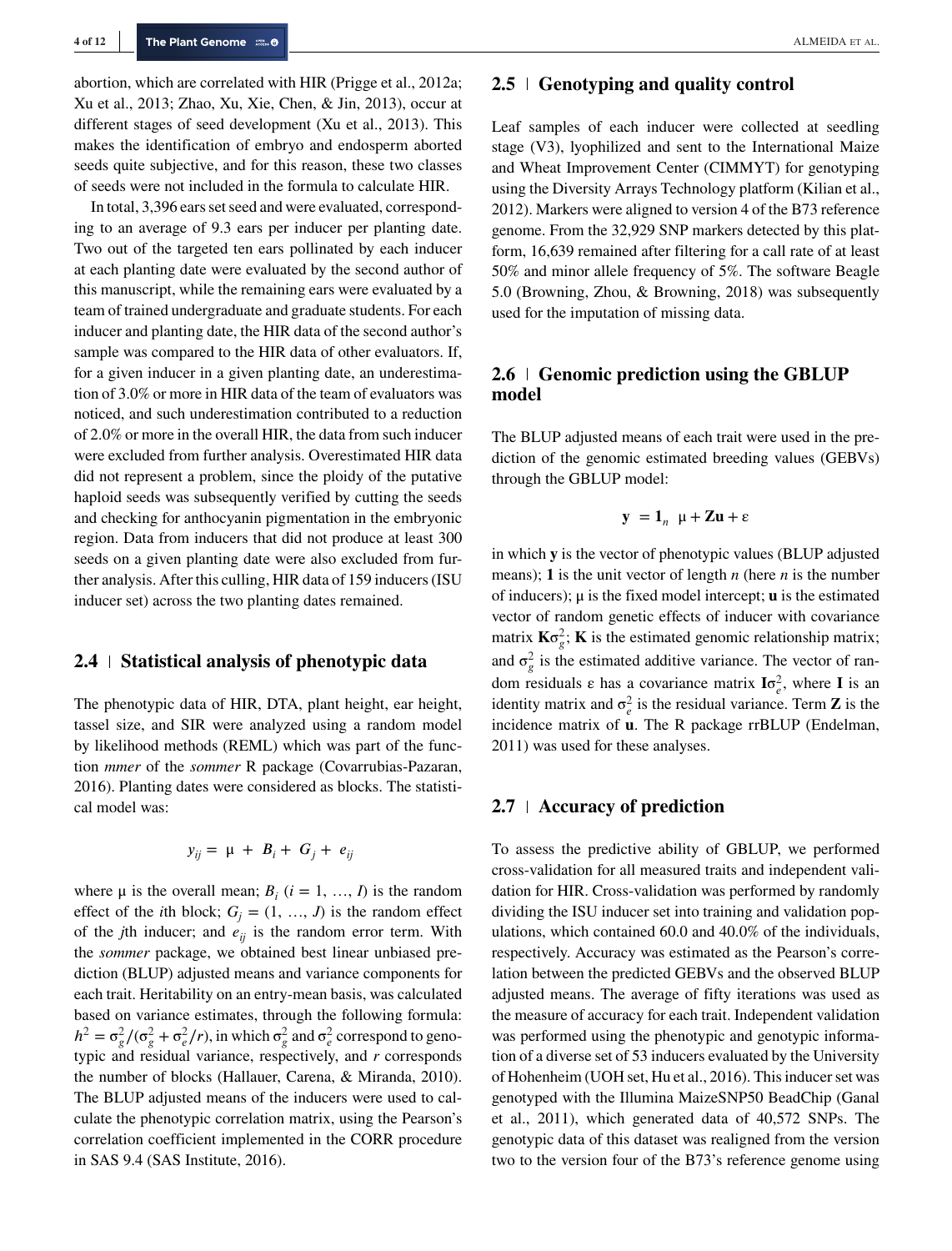| set           |         |                |                |                           |                          |                     |
|---------------|---------|----------------|----------------|---------------------------|--------------------------|---------------------|
| <b>Traits</b> | Average | <b>Minimum</b> | <b>Maximum</b> | <b>Genotypic variance</b> | <b>Residual variance</b> | <b>Heritability</b> |
| <b>HIR</b>    | 6.27    | 0.61           | 20.74          | 21.32                     | 2.41                     | 0.90                |
| <b>DTA</b>    | 1327    | 1222           | 1461           | 2123.47                   | 493.10                   | 0.82                |
| <b>PH</b>     | 150     | 98.45          | 188.89         | 352.73                    | 82.42                    | 0.81                |
| <b>EH</b>     | 58.20   | 32.63          | 87.72          | 145.26                    | 46.95                    | 0.75                |
| <b>TS</b>     | 30.84   | 24.01          | 39.17          | 8.32                      | 3.93                     | 0.68                |
| <b>SIR</b>    | 12.66   | 5.84           | 27.66          | 36.37                     | 62.23                    | 0.37                |

**TABLE 1** Estimates of range, mean, genotypic variance and heritability on an entry-mean basis of haploid induction rate (HIR, %), days to anthesis (DTA, GDUs), plant height (PH, cm), ear height (ER, cm), tassel size (TS, cm) and self-induction rate (SIR, %) evaluated in the ISU inducer

annotation provided by Illumina (Susan Chambers, unpublished data). The same parameters used for quality control in the Diversity Arrays Technology platform's genotypic dataset were applied to the Illumina MaizeSNP50 BeadChip dataset. After this process, the remaining 27,031 markers of the UOH inducer set were joined with the 16,639 markers of the ISU inducer set, resulting in a combined dataset of 43,670 markers. Both datasets were connected by 4 common inducers (RWS, PHI-3, MHI, RWK-76) and 122 common SNPs. The merging process was performed as described by Li, Willer, Sanna, and Abecasis (2009), through the software Beagle 5.0 (Browning et al., 2018). For independent validation, phenotypic information of the UOH inducer set was masked and predicted using the model created with the information of ISU inducer set, and vice-versa. Accuracy was estimated as the Pearson's correlation between predicted and observed values in each inducer set. Cross-validation was also performed within the UOH and the merged (ISU+UOH) inducer sets, following the same procedures described above. Phenotypic data was used to classify part of the inducers as having superior and inferior performances. Subsequently, a coincidence index (Cantelmo, Von-Pinho, & Balestre, 2017) was used to evaluate how accurately the prediction model placed the same inducers in these two categories. Genetic diversity within each set was measured using nucleotide diversity analysis (Pi) (Nei & Li, 1979) implemented in the software TASSEL 5.0 (Bradbury et al., 2007).

# **2.8 Cross prediction for parental selection**

In order to select the best inducers to derive a new breeding population with high HIR and good agronomic performance, 12,561 biparental crosses were predicted using the data of the ISU set. For each possible crossing combination, 10 populations with 200 individuals were simulated using the R package *PopVar* (Mohammadi et al., 2015). For each trait, the population parameters midparent GEBV and predicted genetic variance  $(V_G)$  were calculated based on the marker effects. The superior progeny average  $(\mu_{SP})$  was calculated as the mean of **TABLE 2** Phenotypic correlation coefficients of haploid induction rate (HIR, %), days to anthesis (DTA, GDUs), plant height (PH, cm), ear height (ER, cm), tassel size (TS, cm) and self-induction rate (SIR, %) observed in the ISU inducer set

|                      | <b>HIR DTA</b>                            | <b>PH</b> | EH                            | <b>TS</b> | <b>SIR</b>  |
|----------------------|-------------------------------------------|-----------|-------------------------------|-----------|-------------|
| <b>HIR</b>           | $-0.20***$                                |           | $-0.28**$ $-0.21**$ $-0.19**$ |           | $0.44**$    |
| <b>DTA</b>           |                                           | $0.43**$  | $0.51**$                      | $0.29**$  | $0.009ns^6$ |
| PH                   |                                           |           | $0.80**$                      | $0.30**$  | $-0.05$ ns  |
| EH                   |                                           |           |                               | $0.28**$  | $-0.06$ ns  |
| TS                   |                                           |           |                               |           | $-0.18**$   |
| $\cdots$<br>$\cdots$ | $\sim$ $\sim$ $\sim$ $\sim$ $\sim$ $\sim$ |           |                               |           |             |

a\*\*significant at *P* < .01

b<sub>ns</sub>, non-significant

the 10% of individuals with better performance simulated for each possible crossing combination.

### **3 RESULTS**

# **3.1 Inducer performance, heritability, and trait correlations**

In the ISU inducer set, HIRs ranged from 0.61 to 20.74% and had an average of 6.27%, which was twice lower than the average SIR (Table 1). Plant and ear height values ranged from 99 to 189 cm (avg. 150 cm) and from 33 to 88 cm (avg. 59 cm), respectively. The average of days to anthesis and tassel size were 1,327 GDUs and 31 cm, respectively. In general, estimated heritability on an entry-mean basis was high for all traits except SIR. The highest value observed was for HIR (0.90), while for other traits it consistently exceeded 0.60, and ranging from 0.68 for tassel size to 0.82 for DTA.

Phenotypic correlations between most traits were highly significant  $(P < .01)$  (Table 2). Non-significant correlations were only observed between SIR and DTA, and plant height and ear height. The HIR was slightly negatively correlated with DTA  $(-0.20)$ , plant height  $(-0.28)$ , ear height (−0.21) and tassel size (−0.19) and positively correlated with SIR (0.44).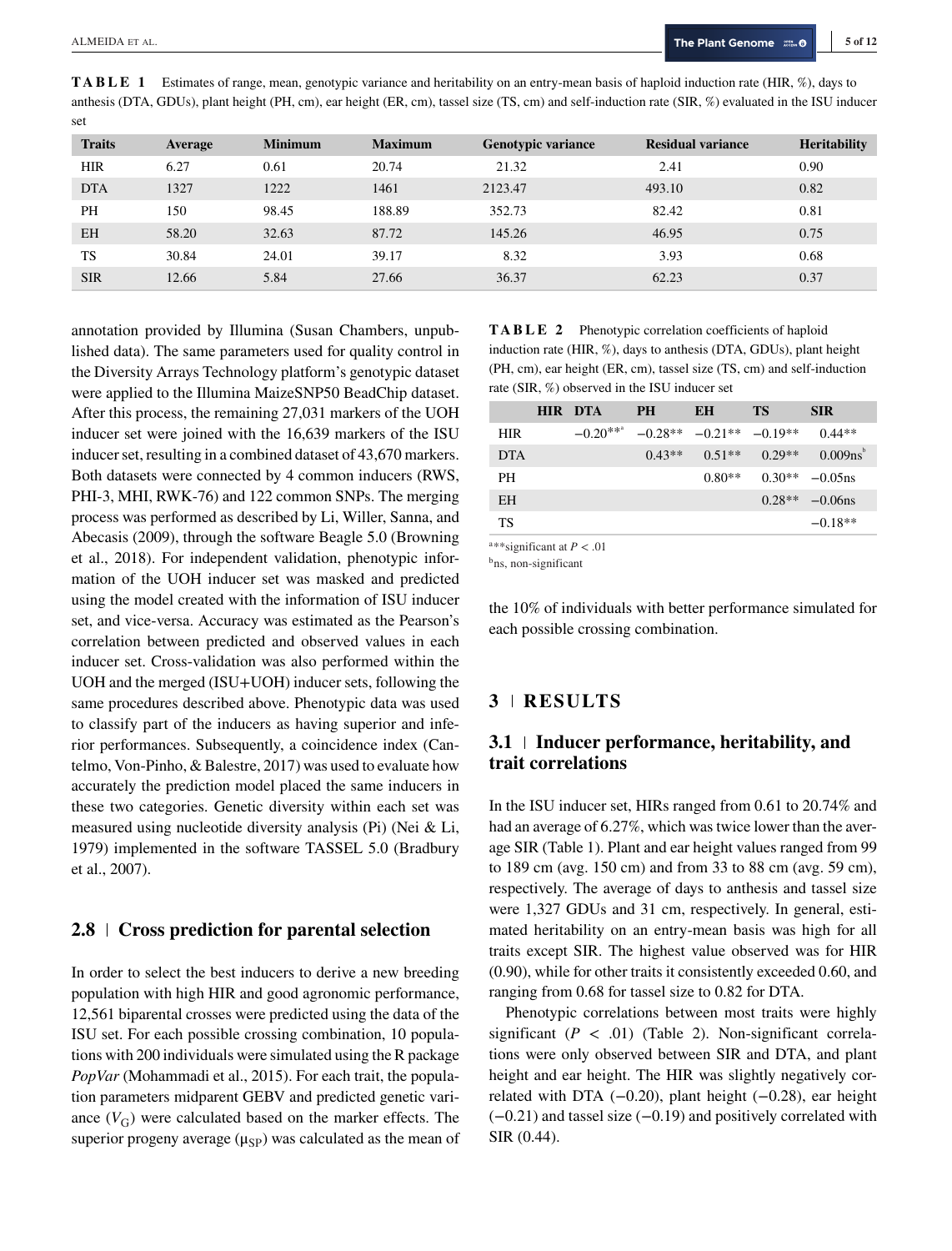

**FIGURE 1** Average cross-validation prediction accuracies and standard deviation observed in the ISU inducer set, for the following traits: haploid induction rate (HIR, %); days to anthesis (DTA, GDUs); plant height (PH, cm); ear height (EH, cm); tassel size (TS, cm); self-induction rate (SIR, %)

# **3.2 Genomic prediction**

The results from the 60:40 cross-validation analysis showed that GBLUP is suitable to predict HIR. Estimated accuracies ranged from 0.75 to 0.88 (avg. 0.82), while for the other traits they ranged from 0.36 (SIR) to 0.74 (DTA) (Figure 1).

In order to evaluate the utility of prediction across independent sets, the ISU inducer set was used to predict the performance of the UOH set, and vice-versa. Population size played an important role in the accuracy of the prediction model. The accuracy across populations was higher when the ISU set, which was larger (159 vs. 53 individuals), was used as a training population and the UOH set as the prediction population  $(r = 0.54)$  (Table 3; Figure 2a). A principal component analysis clearly separated the inducers sets into two groups, confirming the presence of two different sub-populations (data not shown). Genetic diversity was higher in the UOH set ( $Pi = 0.34$ ) than in the ISU set  $(Pi = 0.23)$ .

Furthermore, training the model with ISU set was also effective to select the best (coincidence of 56%) and discard the worst inducers (coincidence of 62%) of the UOH set.



**FIGURE 2** Linear regression of the 53 inducers genomic estimated breeding values with their observed values, using the ISU inducer set as training population (a). Linear regression of the 159 inducers genomic estimated breeding values with their observed values, using the UOH inducer set as training population (b)

When UOH was used as the training set, the accuracy was reduced  $(r = 0.30)$ , as were the coincidence indexes to select the best (coincidence of 42%) and discard the worst inducers (coincidence of 29%) of the ISU set (Table 3; Figure 2b). The seemingly outlier in Figure 2b is RWS, inducer present in both sets and that, along with RWK, was used as a parent of most inducers of the ISU set. Cross-validation within the UOH set

**TABLE 3** Prediction accuracies among different sets of inducers and coincidence index (%) of the 30% predicted inducers with higher and lower haploid induction rate (HIR, %). Sets are from Iowa State University (ISU) and University of Hohenheim (UOH)

|                     |                          |                            | Coincidence index $(\%)$ |                          |
|---------------------|--------------------------|----------------------------|--------------------------|--------------------------|
| <b>Training set</b> | <b>Validation set</b>    | <b>Prediction accuracy</b> | <b>High HIR</b>          | <b>Low HIR</b>           |
| ISU                 | <b>UOH</b>               | 0.54                       | 56.0                     | 62.0                     |
| <b>UOH</b>          | <b>ISU</b>               | 0.30                       | 42.0                     | 29.0                     |
| UOH <sup>a</sup>    | ۰                        | $0.70 \pm 0.08$            | $\overline{\phantom{a}}$ | -                        |
| $ISU+UOHb$          | $\overline{\phantom{a}}$ | $0.80 \pm 0.04$            | $\overline{\phantom{0}}$ | $\overline{\phantom{0}}$ |

<sup>a</sup> Average 60:40 cross-validation prediction accuracy and standard deviation for the UOH inducer set

bAverage 60:40 cross-validation prediction accuracy and standard deviation for the merged ISU+UOH inducer set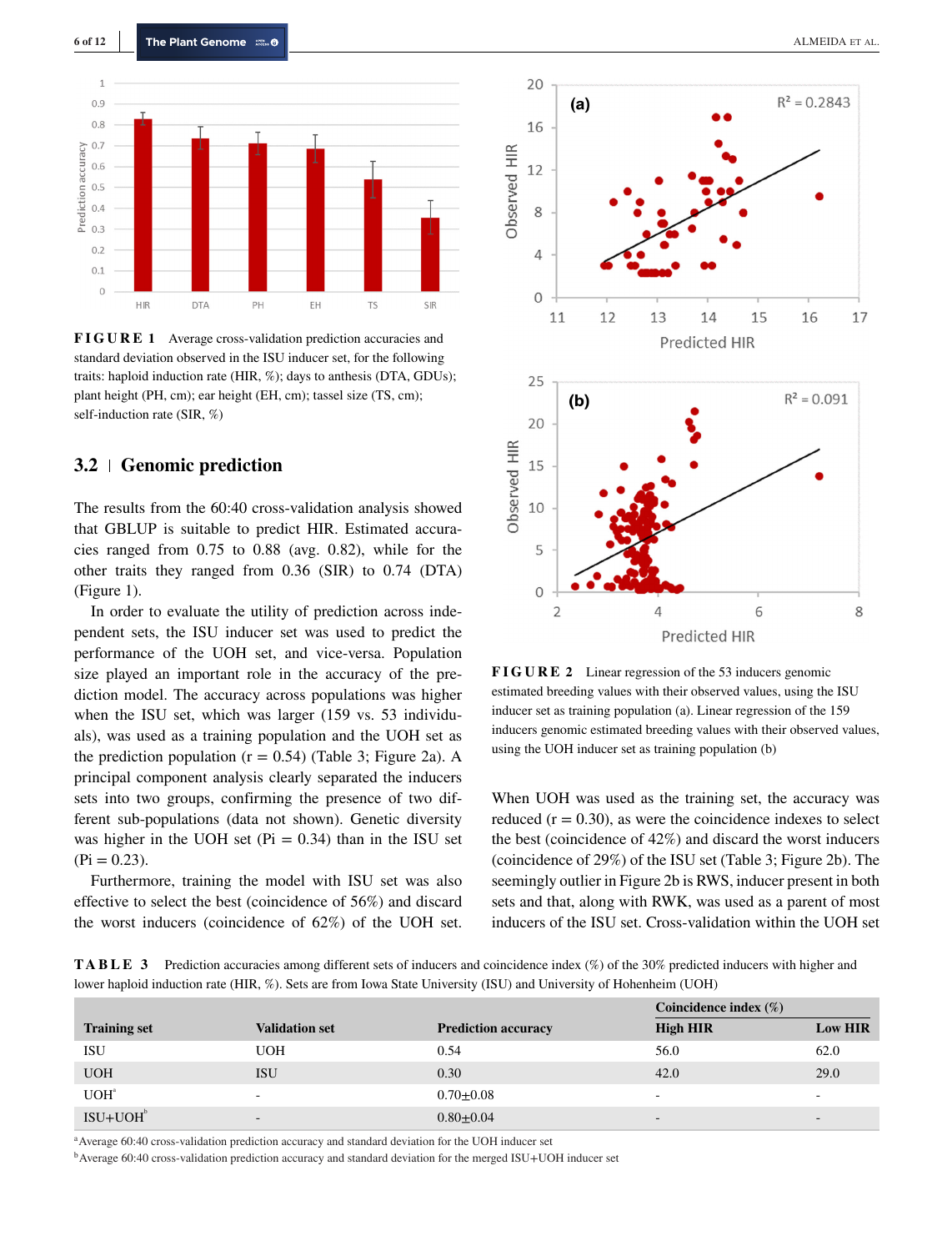resulted in an average accuracy of 0.70, with values ranging from 0.45 to 0.89.

The increase in marker density and individuals gained by the integration of the ISU and UOH set did not influence the accuracy of the prediction model. The average prediction accuracy of a 60:40 cross-validation analysis in this merged population was comparable to the one observed for ISU set. For this new cross-validation scenario, accuracies ranged from 0.70 to 0.86 and had an average of 0.80 (Table 3).

# **3.3 Cross prediction for HIR**

Table 4 contains the population parameters, average and range of HIR of the 10 most promising crosses within the ISU set. The average HIR of the 12,561 superior predicted progenies  $(\mu_{SP})$  was 6.7%, ranged from 1.0 to 18.36% and was closely related to the corresponding midparent GEBV (avg. 6.2%, min. 0.46%, max 18.08%) (Table 4) and the average BLUP values for each possible crossing combination (Figure 3b). The predicted genetic variance  $(V_G)$  for HIR ranged from 0.01 to 0.14 and, in general, was of reduced magnitude in crosses involving inducers with high HIR (Figure 3a; Supplemental Table S2).

The average HIR (13.0%) of the 10 superior predicted progenies was almost the double of the overall average (6.7%). HUT\_005 appeared in 6 out of the 10 most promising crosses, indicating that this inducer is a good source of beneficial alleles for HIR.

# **3.4 Cross prediction for agronomic traits and self-induction**

Satisfactory agronomic performance was observed in 12,561 predicted crosses (Table 4). Plant height and ear height of the superior predicted progenies ranged from 113 to 184 cm (avg.  $153$  cm) and from  $38$  to  $83$  cm (avg.  $60$  cm), respectively. For tassel size and days to anthesis, the superior progenies averages were 31 cm and 1,327 GDUs, and values ranged from 26 to 37 cm and from 1,240 to 1,435 GDUs, respectively. The average self-induction rate was 2-fold larger than the one observed for HIR, and values ranged from 9.7 to 15.0%. The superior predicted progenies of the 10 most promising crosses also exhibited reasonable agronomic performance. We found plant height and DTA values ranging from 131 to 144 cm and from 1,281 to 1,331 GDUs (∼57–64 days), respectively. Tassel size and SIR values ranged from 29.7 to 32.1 cm and from 12.8 to 14.7%, respectively.

### **4 DISCUSSION**

# **4.1 Heritability and relationship between HIR and agronomic traits**

Herein, we estimated high heritabilities for HIR. Previously, with other germplasm materials, HIR was shown to be a highly heritable trait, e.g., Prigge et al. (2012b), reported moderate to high heritabilities (0.32–0.80) in different filial generations of crosses between inducer UH400 and three noninducer and one inducer line. A high correlation (92.1%) was observed between the HIR data of the first and second planting dates. For each inducer, an elevated number of ears and seeds were evaluated, fact that give us confidence in the heritability estimates obtained. The agronomic traits evaluated in this study exhibited high heritability and showed weak correlations with HIR. Prigge et al. (2012a) also observed weak correlations between HIR and DTA, plant height, and tassel size in a set of 190 tropical inducer candidates derived from crosses between temperate inducers and tropical CIMMYT lines. According to the authors, the weak correlations confirm the possibility of combining the high HIR of temperate inducers with the improved adaptation to tropical conditions found on CIMMYT lines. Altogether, these results demonstrate that HIR can be improved without negatively impacting agronomic performance.

# **4.2 Genomic prediction for inducer development**

In the current study, cross-validation results showed that HIR and most of the agronomic traits could be accurately predicted, suggesting that GP can be successfully implemented in inducer breeding. Several other studies exploring crossvalidation suggested that GP is an efficient tool for improving polygenic traits in maize. Crossa et al. (2011), using multiple GP models, obtained prediction accuracies for DTA ranging 0.46–0.79. Zhang et al. (2015), when evaluating 19 biparental populations under stressing conditions, noted that accuracies for plant height ranged from 0.38 to 0.76. In both studies, prediction accuracies of grain yield were consistently lower than 0.50, which could be explained by the fact that this is a trait under direct and indirect control of many genes. The cross-validation prediction accuracies for DTA (0.58–0.83) and plant height (0.60–0.82) observed in this study were in the same range as those reported in the aforementioned studies, demonstrating the quality of our phenotypic data.

Although there are no studies on the application of GP for the improvement of HIR, Prigge et al. (2012b) suggested this method for increasing the frequency of favorable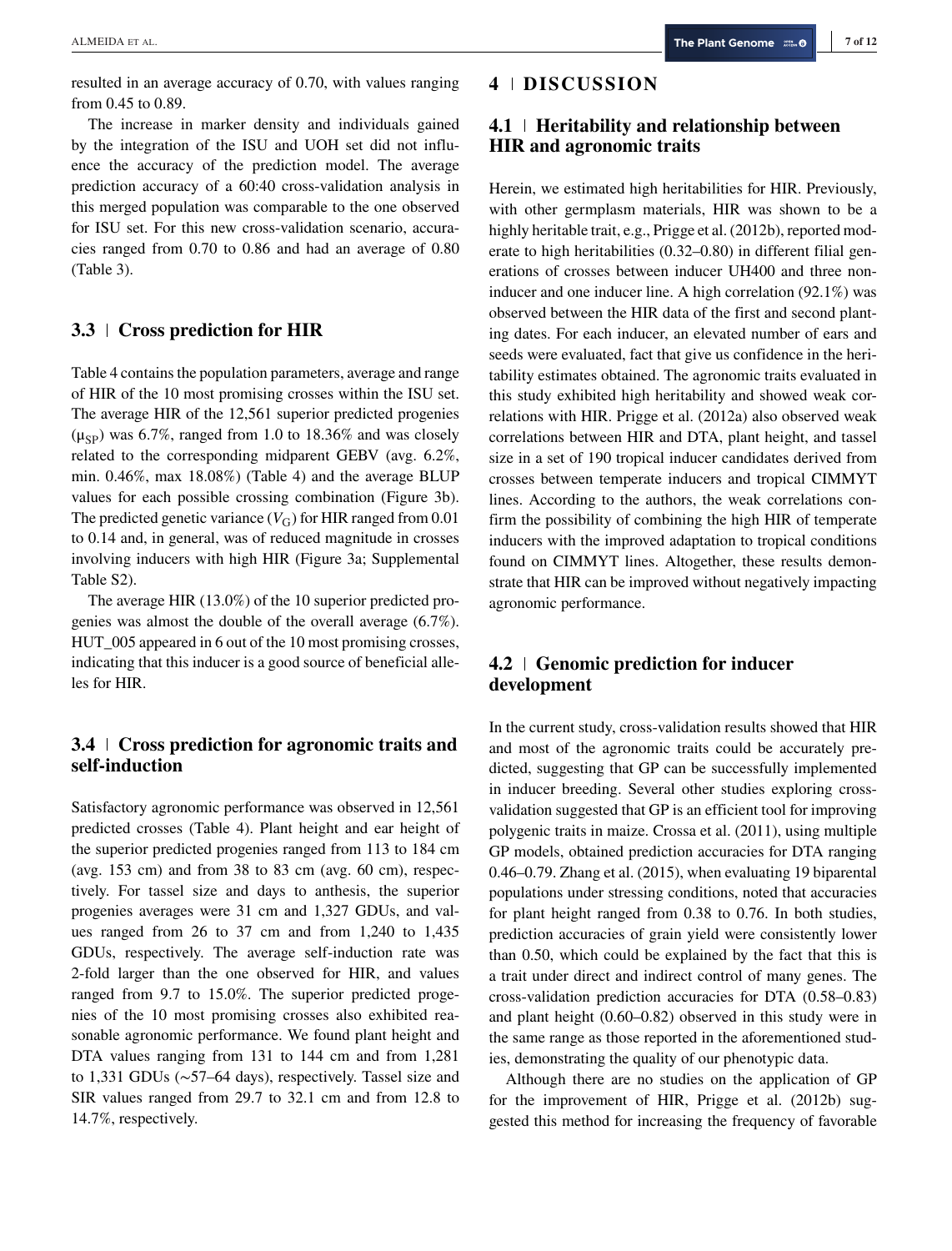|                                                                                                                                     |                               | $V_G$ $\mu_{SP}$      |                                                                                     |
|-------------------------------------------------------------------------------------------------------------------------------------|-------------------------------|-----------------------|-------------------------------------------------------------------------------------|
|                                                                                                                                     | SIR                           |                       |                                                                                     |
|                                                                                                                                     |                               |                       |                                                                                     |
|                                                                                                                                     |                               | $MP$ $V_G$ $\mu_{SP}$ |                                                                                     |
|                                                                                                                                     | TS                            |                       |                                                                                     |
|                                                                                                                                     |                               |                       |                                                                                     |
|                                                                                                                                     |                               | $MP$ $V_G$ $\mu_{SP}$ |                                                                                     |
|                                                                                                                                     | EH                            |                       |                                                                                     |
|                                                                                                                                     |                               |                       |                                                                                     |
|                                                                                                                                     |                               | $V_G$ $H_{SP}$        |                                                                                     |
|                                                                                                                                     | E                             |                       |                                                                                     |
| on rate (HIR, %), days to anthesis (DTA, GDUs); plant height (PH, cm), ear height (EH, cm), tassel size (TS, cm) and self-induction |                               |                       | 13.31 13.01.37 123.58 3.66 3.66 3.77 48.77 48.77 29.34 0.058 3.34 0.058 29.77 14.66 |
|                                                                                                                                     |                               | $V_G$ $\mu_{SP}$      |                                                                                     |
|                                                                                                                                     | DTA                           | $\mathbb{E}$          |                                                                                     |
|                                                                                                                                     |                               |                       |                                                                                     |
|                                                                                                                                     |                               |                       |                                                                                     |
|                                                                                                                                     | HIR                           |                       |                                                                                     |
| Ten potential predicted crosses for haploid inducti                                                                                 |                               |                       | $HUT_0$ 005 $HUT_1$ 138 14.62 0.083 15.13 1304.07                                   |
| TABLE 4<br>ite (SIR, $\%$ )                                                                                                         | redicted crosses <sup>ª</sup> |                       |                                                                                     |

| $\ddot{\phantom{a}}$ |                                                                                                                                                                                                                                                         |       |       |            |          |                         |                                                                         |        |         |            |       |                         |       |       |         |                       |       |         |            |
|----------------------|---------------------------------------------------------------------------------------------------------------------------------------------------------------------------------------------------------------------------------------------------------|-------|-------|------------|----------|-------------------------|-------------------------------------------------------------------------|--------|---------|------------|-------|-------------------------|-------|-------|---------|-----------------------|-------|---------|------------|
| Predicted crosses    |                                                                                                                                                                                                                                                         | HIR   |       |            | DTA      |                         |                                                                         | EH     |         |            | EH    |                         |       | ES    |         |                       | SIR   |         |            |
|                      | $\mathbf{P}$                                                                                                                                                                                                                                            |       |       | $\mu_{SP}$ |          | $\mathsf{v}_\mathsf{G}$ | $\mu_{SP}$                                                              | ₿      | $\zeta$ | $\mu_{SP}$ |       | $\mathbf{v}_\mathbf{G}$ | LSP   | ₿     | $\zeta$ | <b>H<sub>SP</sub></b> | Ê     | $\zeta$ | $\mu_{SP}$ |
| $HUT_0005$           | $HUT_1$ 138                                                                                                                                                                                                                                             | 14.62 | 0.083 | 15.13      | 1304.07  | 13.31                   | 1310.37                                                                 | 128.58 | 3.66    | 131.94     | 47.18 | 0.85                    | 48.77 | 29.34 | 0.058   | 29.77                 | 14.47 | 0.011   | 14.66      |
| $HUT_0005$           | $HUT_0$ 17                                                                                                                                                                                                                                              | 14.58 | 0.073 | 15.06      | 1324.84  | 14.00                   | 1331.38                                                                 | 140.08 | 3.69    | 143.52     | 49.85 | 0.80                    | 51.41 | 31.71 | 0.053   | 32.11                 | 13.36 | 0.013   | 13.56      |
| $HUT_0008$           | $HUT_1$ 138                                                                                                                                                                                                                                             | 14.44 | 0.083 | 14.96      | 1303.62  | 13.20                   | 1310.01                                                                 | 127.67 | 3.60    | 131.02     | 47.29 | 0.84                    | 48.85 | 29.28 | 0.056   | 29.69                 | 14.26 | 0.012   | 14.45      |
| $HUT_0005$           | $HUT_1$ 61                                                                                                                                                                                                                                              | 14.41 | 0.076 | 14.88      | 1283.92  | 10.98                   | 1289.76                                                                 | 128.12 | 3.16    | 131.14     | 46.34 | 0.70                    | 47.80 | 29.96 | 0.059   | 30.38                 | 13.61 | 0.012   | 13.81      |
| HUT_005              | $HUT_1100$                                                                                                                                                                                                                                              | 11.99 | 0.101 | 12.55      | 1274.94  | 12.47                   | 1281.13                                                                 | 138.36 | 4.29    | 141.92     | 49.07 | 0.93                    | 50.67 | 31.26 | 0.069   | 31.71                 | 13.74 | 0.014   | 13.96      |
| $HUT_0005$           | $HUT_1$ 167                                                                                                                                                                                                                                             | 11.67 | 0.100 | 12.22      | 1302.22  | 13.50                   | 1308.57                                                                 | 137.08 | 3.20    | 140.17     | 52.24 | 0.87                    | 53.84 | 30.93 | 0.061   | 31.36                 | 14.51 | 0.011   | 14.70      |
| $HUT_0008$           | $HUT\_167$                                                                                                                                                                                                                                              | 11.49 | 0.103 | 12.06      | 1301.77  | 13.45                   | 1308.13                                                                 | 136.18 | 3.14    | 139.20     | 52.35 | 0.82                    | 53.95 | 30.87 | 0.059   | 31.29                 | 14.30 | 0.011   | 14.48      |
| $HUT_004$            | $HUT\_167$                                                                                                                                                                                                                                              | 10.99 | 0.102 | 11.55      | 1308.76  | 13.19                   | 1315.18                                                                 | 136.60 | 3.35    | 139.76     | 54.32 | 0.82                    | 55.90 | 30.84 | 0.058   | 31.27                 | 14.19 | 0.011   | 14.38      |
| $HUT_007$            | HUT_052                                                                                                                                                                                                                                                 | 10.77 | 0.101 | 11.32      | 1285.66  | 11.81                   | 1291.56                                                                 | 134.34 | 28.4    | 144.89     | 55.52 | 0.97                    | 57.28 | 29.84 | 0.063   | 30.27                 | 12.63 | 0.012   | 12.83      |
| $HUT_0005$           | $HUT_1$ 180                                                                                                                                                                                                                                             | 10.23 | 0.112 | 10.82      | 1277.85  | 11.56                   | 1283.59                                                                 | 123.46 | 3.52    | 126.63     | 46.41 | 0.84                    | 47.96 | 30.68 | 0.060   | 31.10                 | 12.85 | 0.013   | 13.05      |
| Average              |                                                                                                                                                                                                                                                         | 6.24  | 0.092 | 6.77       | 1327.388 | 13.0                    | 1333.64                                                                 | 149.42 | 5.45    | 153.29     | 58.18 | 0.88                    | 59.81 | 30.84 | 0.063   | 31.27                 | 12.66 | 0.013   | 12.86      |
| Мin                  |                                                                                                                                                                                                                                                         | 0.46  | 0.01  | 1.00       | 1240.14  | 2.53                    | 1243.18                                                                 | 110.24 | 0.84    | 113.30     | 36.85 | 0.20                    | 38.36 | 30.84 | 0.01    | 25.97                 | 9.47  | 0.003   | 9.69       |
| Max                  |                                                                                                                                                                                                                                                         | 18.08 | 0.14  | 18.36      | 1435.54  | 19.92                   | 1441.84                                                                 | 179.90 | 37.4    | 183.66     | 81.74 | 1.42                    | 83.31 | 36.64 | 0.09    | 37.14                 | 15.24 | 0.019   | 15.43      |
|                      | <sup>b</sup> Average and estimates of ranges of population parameters of 12,561 predicted crosses between 159 haploid inducer from the ISU set<br>aP1, parent 1; P2, parent 2; MP, midparent GEBV; V <sub>G</sub> , genetic variance; µ <sub>Sp</sub> , |       |       |            |          |                         | superior progenies estimated values using an selected proportion of 10% |        |         |            |       |                         |       |       |         |                       |       |         |            |

 $\overline{1}$ 

ALMEIDA ET AL.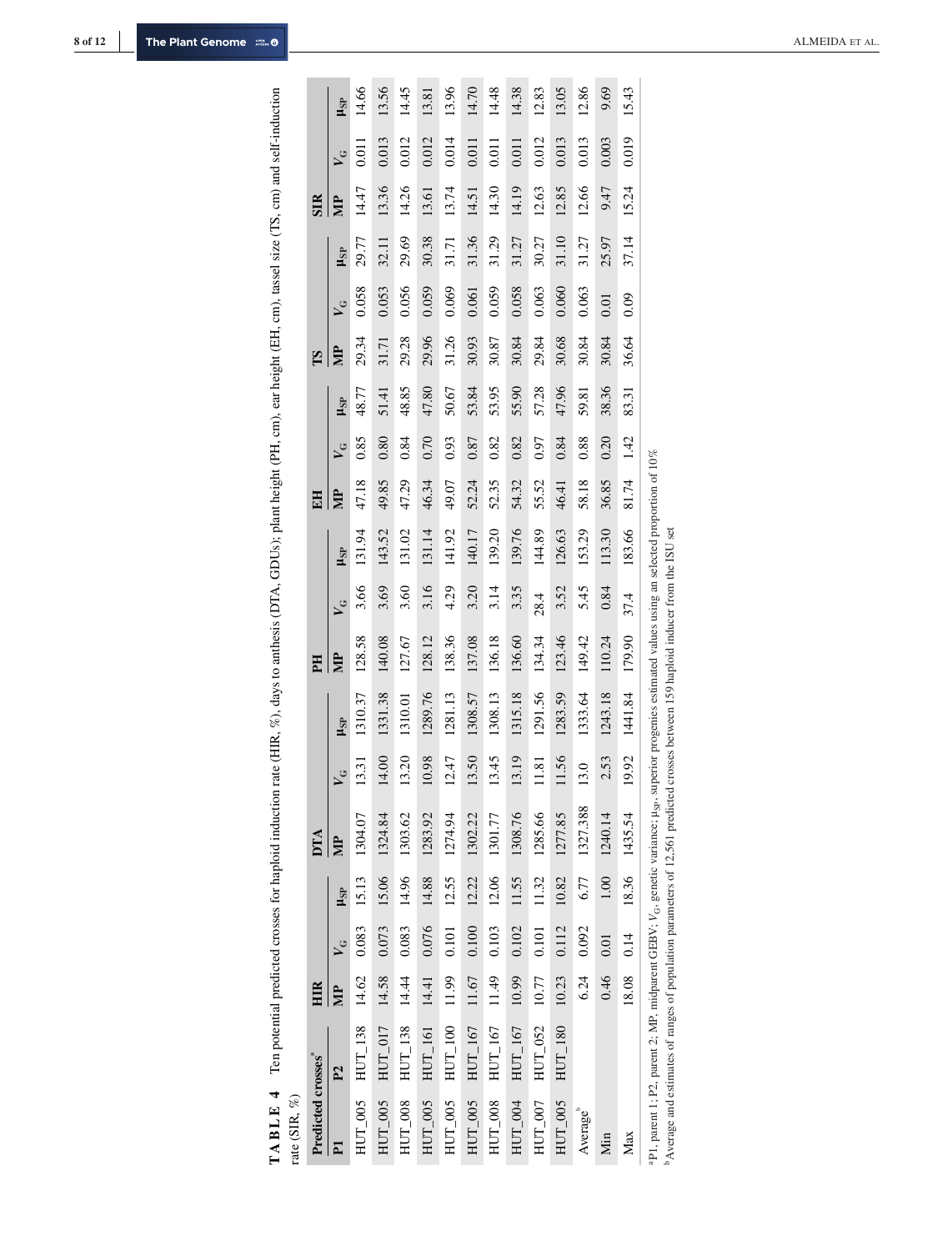

**FIGURE 3** Relationship between the average of superior predicted progenies ( $\mu_{SP}$ ) and predicted genetic variance ( $V_G$ ) (a) and average BLUPs of each possible crossing combination (b) for HIR (%) in each of the 12,561 predicted crosses

alleles in inducer development programs and to reduce the laborious and time-consuming task of phenotypic selection for HIR. Moreover, since HIR is governed by a major gene and affected by several other small-effect QTL, long-term genetic gain based on phenotypic selection would be extremely difficult to achieve once major genes become fixed.

Cross-validation is commonly used to evaluate the accuracy of GP. However, it can overestimate the model's prediction ability and hamper the breeder decision with to regards the real efficacy of the GP for selection purposes (Hofheinz, Borchardt, Weissleder, & Frisch, 2012). The evaluation of GP requires independent validation, using different experimental conditions and populations, and is a more accurate approach to draw useful inferences. In the present study, a satisfactory estimate of accuracy (0.54) for HIR was observed when independent validation was performed by predicting the GEBVs of inducers of the UOH set using a model trained with data of the ISU inducer set. This value was remarkably similar to the one reported by Albrecht et al. (2014), who observed an accuracy of 0.58 for grain yield in an independent validation study that used testcrosses of two different maize populations. Pace, Yu, and Lübberstedt (2015) were able to predict with an accuracy of 0.55 the total root length of 200 "extreme" (short or long) genotypes in an independent set of 2,431 maize inbred lines belonging to the Ames Panel (Romay et al., 2013). They concluded that GP is a useful approach for identifying the most informative genotypes. Cantelmo et al. (2017) also reported a satisfactory correlation (0.53) between the GEBVs of 402 maize hybrids predicted in the winter crop season and their mean values observed in the summer crop season for grain yield. They also reported that the coincidence index of genomic values of the winter and summer seasons was more efficient to discard the 20% lowest-yielding hybrids (coincidence of 89%) than to select the highest-yielding hybrids (coincidence of 43%). They concluded that genomic prediction might be useful for discarding the low-yielding hybrids during the winter, aiming the selection during the summer season. Considering a selection intensity of 30% (16 inducers), the coincidence index of the present study was efficient to both select the best (coincidence of 56%) and to discard the worst (coincidence of 62%) inducers. In other words, only ∼6 out of 16 inferior or superior inducers would be erroneously selected or discarded in the UOH inducer set when the model was trained with the ISU inducer set. In a breeding program for haploid induction, it would be more reliable to use genomic prediction to discard families with lowest predicted HIR than to select families with highest predicted HIR, since that would give a chance for families that were predicted to have intermediate performance, but that in fact have good performance, to be field-tested. This would optimize resource allocation, since phenotyping efforts would be concentrated on the more promising genotypes.

Increasing the training population by adding the 53 inducers from the UOH set to the ISU set barely altered the accuracy of the GBLUP model (ISU =  $0.82$  vs ISU + UOH =  $0.80$ ). A similar observation was made in oat (*Avena sativa* L.), where the inclusion of historical data from older lines to the training population marginally changed the accuracy of prediction for five traits (Asoro, Newell, Beavis, Scott, & Jannink, 2011). In a GP for different maize root architectural traits, Pace et al. (2015) added the information of 200 selected lines from an independent prediction population to the original training population. They observed that increasing the number of individuals in the training population did not increase the prediction accuracy for some of the evaluated traits. Although no increase in prediction accuracy was observed by merging the two inducer sets, it seems beneficial to include the data of the UOH inducer set into the ISU inducer set, in order to increase genome coverage and the genetic diversity that the model can use for predictions. The former is composed by a set of diverse inducers genotyped with a different genotyping platform, and thus might contain useful information which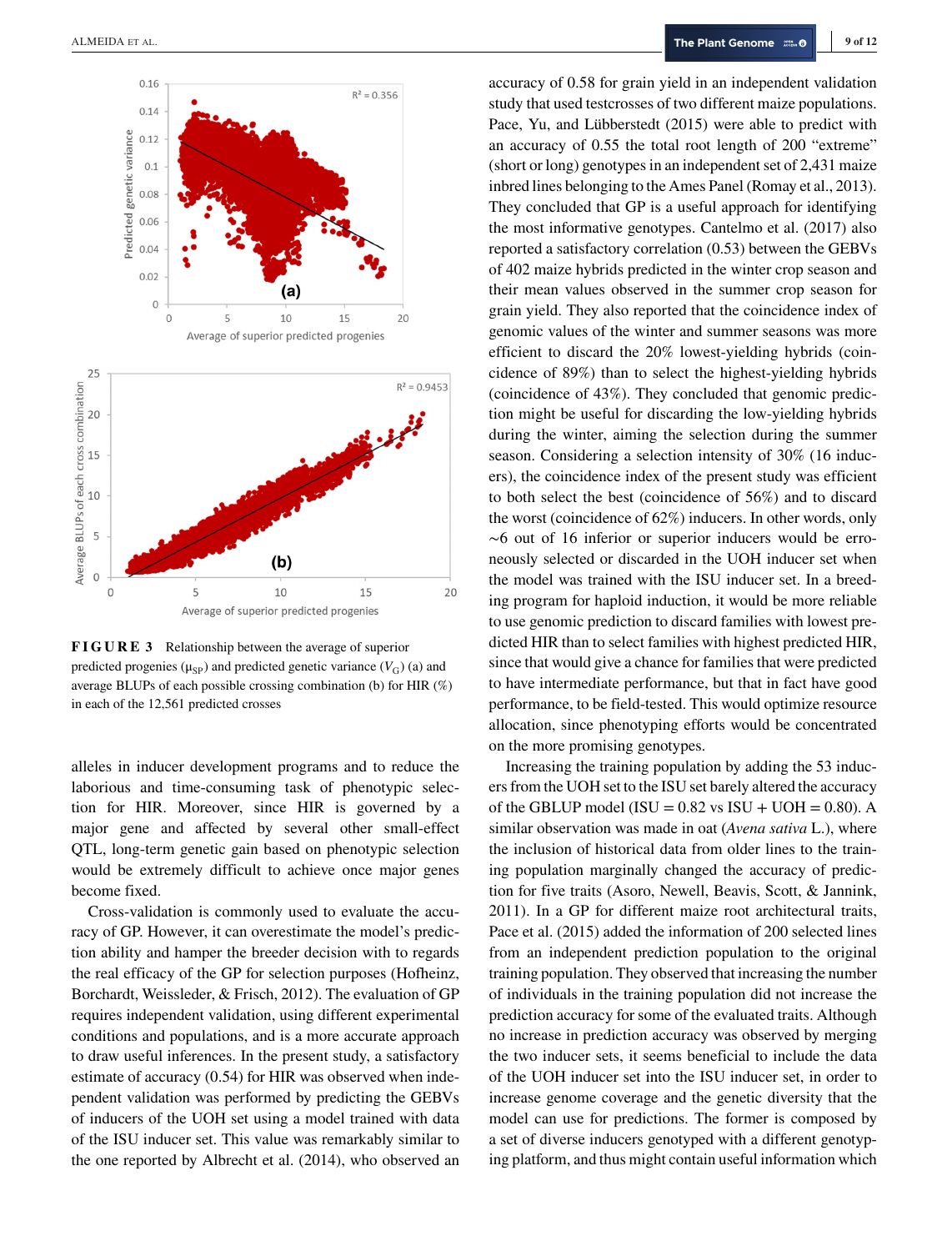when combined with the latter set, could be used to efficiently select new breeding candidates.

# **4.3 Cross prediction to improve the HIR and agronomic performance of inducers**

A useful application of cross prediction to inducer breeding would be in the selection of parents to develop new breeding populations. The midparent value has been considered an important criterion to determine which crosses should be performed in plant breeding programs (Bernardo, 2014; Zhong & Jannink, 2007). In the current study, midparent GEBVs played the major role in the prediction of the superior progenies  $(\mu_{SP})$  for all traits investigated. For instance, high correlation was observed between these two criteria for all traits in the 12,561 possible crossing combinations. Our results are in agreement with those from Lado et al. (2017), who reported that crosses with the highest midparent values drove genetic gain for grain yield in wheat. They also observed that the relative importance of genetic variance was higher for quality traits. A similar observation was made by Yao et al. (2018), which noted that when selection intensity is large (e.g., 10%), genetic variance has less weight on the selection of superior progenies. Such observations indicate that the same parents would be chosen if usefulness or midparent GEBV were used as selection criteria, which in turn would equate the genetic gain achieved by both criteria. While in agreement, our results also indicate that employing midparent GEBV or  $\mu_{SP}$  as the only criterion for parental selection can be risky. For instance, if HIR was the only trait of interest and if parental selection was solely based on one of these two criteria, the twenty parental combinations with highest midparent GEBV or  $\mu_{SP}$ values would only include full-sibling,  $F_7$  families derived from the cross between inducers RWS (Röber, Gordillo, & Geiger, 2005) and PHI-3 (Rotarenco et al., 2010) (Supplemental Table S2). The predicted genetic variance  $(V_G)$  for HIR among these twenty combinations varied from 0.021 to 0.048, whereas 0.092 and 0.147 were the average and highest  $V_G$  values of all 12,561 possible crossing combinations, respectively. It should be mentioned that these  $F_7$  families were phenotypically selected for HIR (Trentin, Almeida, Frei, & Lubberstedt, unpublished data) and that their induction ability is considerably higher than the ones of other inducers included in the ISU panel (Supplemental Table S1). This might explain the fact that the cross combinations with higher midparent GEBV and  $\mu_{SP}$  were composed of different combinations of these  $F_7$ families. Unless for special reasons, it is very unlikely that a breeder would cross highly related individuals to develop new breeding populations, since that would limit the genetic gain that could be achieved. Therefore, high caution is recommended in the use of midparent GEBV or  $\mu_{SP}$  as the solely selection criterion for parental selection. Maintaining genetic diversity is a key factor for the long-term success of breeding programs, and thus cross prediction and parental selection should be based in the optimal combination of midparent GEBV and  $V_{\text{G}}$ .

#### **ACKNOWLEDGMENTS**

Authors would like to thank the USDA National Institute of Food and Agriculture (Project Numbers: IOW04314, IOW01018, IOW05510; NIFA award 2018-51181-28419), the ISU Plant Sciences Institute, the ISU R. F. Baker Center for Plant Breeding, the ISU K. J. Frey Chair in Agronomy and the Brazilian Federal Agency for Support and Evaluation of Graduate Education (CAPES) for support.

#### **AUTHOR CONTRIBUTIONS**

H.U.T., U.K.F., and T.L. designed this project, supervised the research and developed the ISU inducer set. V.C.A and H.U.T. performed most of the HIR phenotypic selection, genomic data analysis and writing of the manuscript, and both are considered first authors of this manuscript. All co-authors were involved in editing the manuscript.

# **CONFLICT OF INTEREST**

The authors declare that they have no conflict of interest.

#### **ORCID**

*Vinícius Costa Almeida* <https://orcid.org/0000-0002-8886-9813> *Henrique Uliana Trentin* <https://orcid.org/0000-0001-8406-982X> *Ursula Karoline Frei* <https://orcid.org/0000-0001-5969-7306> *Thomas Lübberstedt* <https://orcid.org/0000-0002-0526-0798>

#### **REFERENCES**

- Albrecht, T., Auinger, H.-J., Wimmer, V., Ogutu, J. O., Knaak, C., Ouzunova, M., … Schön, C.-C. (2014). Genome-based prediction of maize hybrid performance across genetic groups, testers, locations, and years. *Theoretical and Applied Genetics*, *127*, 1375–1386. <https://doi.org/10.1007/s00122-014-2305-z>
- Asoro, F. G., Newell, M. A., Beavis, W. D., Scott, M. P., & Jannink, J.-L. (2011). Accuracy and training population design for genomic selection on quantitative traits in elite North American oats. *Plant Genome*, *4*, 132–144. [https://doi.org/10.3835/plantgenome](https://doi.org/10.3835/plantgenome2011.02.0007) [2011.02.0007](https://doi.org/10.3835/plantgenome2011.02.0007)
- Bernardo, R. (2010). *Breeding for quantitative traits in plants* (2nd ed.). Woodbury, MN: Stemma Press.
- Bernardo, R. (2014). Genomewide selection of parental inbreds: Classes of loci and virtual biparental populations. *Crop Science*, *55*, 2586– 2595.<https://doi.org/10.2135/cropsci2014.01.0088>
- Bradbury, P. J., Zhang, Z., Kroon, D. E., Casstevens, T. M., Ramdoss, Y., & Buckler, E. S. (2007). TASSEL: Software for association mapping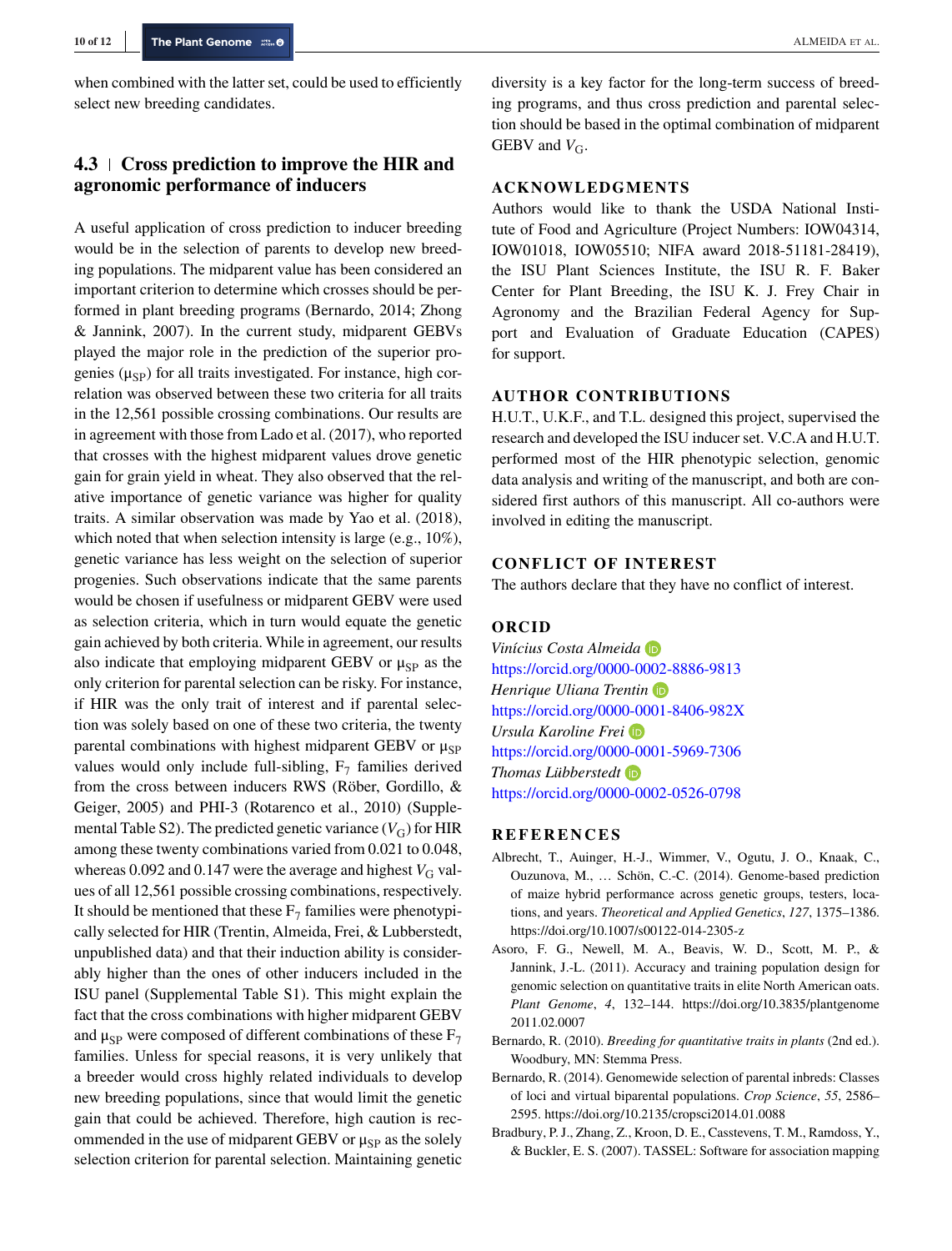of complex traits in diverse samples. *Bioinformatics*, *23*, 2633–2635. <https://doi.org/10.1093/bioinformatics/btm308>

- Browning, B. L., Zhou, Y., & Browning, S. R. (2018). A one-penny imputed genome from next-generation reference panels. *American Journal of Human Genetics*, *103*, 338–348. [https://doi.org/10.](https://doi.org/10.1016/j.ajhg.2018.07.015) [1016/j.ajhg.2018.07.015](https://doi.org/10.1016/j.ajhg.2018.07.015)
- Cantelmo, N. F., Von-Pinho, R. G., & Balestre, M. (2017). Genome-wide prediction for maize single-cross hybrids using the GBLUP model and validation in different crop seasons. *Molecular Breeding*, *37*, 51. <https://doi.org/10.1007/s11032-017-0651-7>
- Chaikam, V., Nair, S. K., Babu, R., Martinez, L., Tejomurtula, J., & Boddupalli, P. M. (2015). Analysis of effectiveness of R1-nj anthocyanin marker for in vivo haploid identification in maize and molecular markers for predicting the inhibition of R1 nj expression. *Theoretical and Applied Genetics*, *128*, 159–171. <https://doi.org/10.1007/s00122-014-2419-3>
- Chase, S. S. (1952). Production of homozygous diploids of maize from monoploids. *Agronomy Journal*, *44*, 263–267
- Coe, E. H. (1959). A line of maize with high haploid frequency. *American Naturalist*, *93*, 381–382.
- Covarrubias-Pazaran, G. (2016). Genome assisted prediction of quantitative traits using the R package *sommer*. *PLOS ONE*, *11*. <https://doi.org/10.1371/journal.pone.0156744>
- Crossa, J., Pérez, P., de los Campos, G., Mahuku, G., Dreisigacker, S., & Magorokosho, C. (2011). Genomic selection and prediction in plant breeding. *Journal of Crop Improvement*, *25*, 239–261. <https://doi.org/10.1080/15427528.2011.558767>
- De La Fuente, G. N., Frei, U. K., & Lübberstedt, T. (2013). Accelerating plant breeding. *Trends in Plant Science*, *18*, 12. <https://doi.org/10.1016/j.tplants.2013.09.001>
- De La Fuente, G. N., Frei, U. K., Trampe, B., Nettleton, D., Zhang, W., & Lübberstedt, T. (2018). A diallel analysis of a maize donor population response to in vivo maternal haploid induction: I. Inducibility. *Crop Science*, *58*, 1830–1837. <https://doi.org/10.2135/cropsci2017.05.0285>
- Deimling, S., Röber, F. K., & Geiger, H. H. (1997). Methodology and genetics of in vivo haploid induction in maize. *Vortr. Pflanzenzüchtg*, *38*, 203–224.
- Dong, X., Xu, X., Miao, J., Li, L., Zhang, D., Mi, X., … Chen, S. (2013). Fine mapping of *qhir1* influencing in vivo haploid induction in maize. *Theoretical and Applied Genetics*, *126*, 1713–1720. <https://doi.org/10.1007/s00122-013-2086-9>
- Eder, J., & Chalyk, S. (2002). In vivo haploid induction in maize. *Theoretical and Applied Genetics*, *104*, 703–708. <https://doi.org/10.1007/s00122-001-0773-4>
- Endelman, J. B. (2011). Ridge regression and other kernels for genomic selection with R package rrBLUP. *Plant Genome*, *4*, 250–255. <https://doi.org/10.3835/plantgenome2011.08.0024>
- Ganal, M. W., Durstewitz, G., Polley, A., Bérard, A., Buckler, E. S., Charcosset, A., … Falque, M. (2011). A large maize (*Zea mays* L.) SNP genotyping array: Development and germplasm genotyping, and genetic mapping to compare with the B73 reference genome. *PLOS ONE*, *6*. [https://doi.org/10.1371/journal.pone.](https://doi.org/10.1371/journal.pone.0028334) [0028334](https://doi.org/10.1371/journal.pone.0028334)
- Gilles, L. M., Khaled, A., Laffaire, J., Chaignon, S., Gendrot, G., Laplaige, J., … Widiez, T. (2017). Loss of pollen-specific phospholipase NOT LIKE DAD triggers gynogenesis in maize. *EMBO Journal*, *36*, 707–717. [https://doi.org/10.15252/embj.2017966](https://doi.org/10.15252/embj.201796603) [03](https://doi.org/10.15252/embj.201796603)
- Hallauer, A. R., Carena, M., & Miranda, J. B. F. (2010). *Quantitative genetics in maize breeding* (3rd ed.). Ames, IA: Iowa State University.
- Hofheinz, N., Borchardt, D., Weissleder, K., & Frisch, M. (2012). Genome-based prediction of test cross performance in two subsequent breeding cycles. *Theoretical and Applied Genetics*, *125*, 1639– 1645.<https://doi.org/10.1007/s00122-012-1940-5>
- Hu, H., Schrag, T. A., Peis, R., Unterseer, S., Schipprack, W., Chen S., … Melchinger, A. E. (2016). The genetic basis of haploid induction in maize identified with a novel genomewide association method. *Genetics*, *202*, 1267–1276. [https://doi.](https://doi.org/10.1534/genetics.115.184234) [org/10.1534/genetics.115.184234](https://doi.org/10.1534/genetics.115.184234)
- Kebede, A. Z., Dhillon, B. S., Schipprack, W., Araus, J. L., Bänziger, M., Semagn, K., … Melchinger, A. E. (2011). Effect of source germplasm and season on the in vivo haploid induction rate in tropical maize. *Euphytica*, *180*, 219–226. <https://doi.org/10.1007/s10681-011-0376-3>
- Kelliher, T., Starr, D., Richbourg, L., Chintamanani, S., Delzer, B., Nuccio, M. L., … Martin, B. (2017). MATRILINEAL, a sperm-specific phospholipase, triggers maize haploid induction. *Nature*, *542*, 105– 109.<https://doi.org/10.1038/nature20827>
- Kilian, A., Wenzl, P., Huttner, E., Carling, J., Xia, L., Blois, H., … Uszynski, G. (2012). Diversity arrays technology: A generic genome profiling technology on open platforms. *Methods in Molecular Biology*, *888*, 67–89. [https://doi.org/10.1007/978-1-61779-870-2\\_5](https://doi.org/10.1007/978-1-61779-870-2_5)
- Lado, B., Battenfield, S., Guzman, C., Quincke, M., Singh, R. P., Dreisigacker, S., … Gutierrez, L. (2017). Strategies for selecting crosses using genomic prediction in two wheat breeding programs. *Plant Genome*, *10*, 1–12. [https://doi.org/10.](https://doi.org/10.3835/plantgenome2016.12.0128) [3835/plantgenome2016.12.0128](https://doi.org/10.3835/plantgenome2016.12.0128)
- Lashermes, P., & Beckert, M. (1988). Genetic control of maternal haploidy in maize (*Zea mays* L.) and selection of haploid inducing lines. *Theoretical and Applied Genetics*, *76*, 405–410.
- Li, Y., Willer, C., Sanna, S., & Abecasis, G. (2009). Genotype imputation. *Annual Review of Genomics & Human Genetics*, *10*, 387–406. <https://doi.org/10.1146/annurev.genom.9.081307.164242>
- Liu, C., Li, W., Zhong, Y., Dong, X., Hu, H., Tian, X., … Chen, S. (2015). Fine mapping of *qhir8* affecting in vivo haploid induction in maize. *Theoretical and Applied Genetics*, *128*, 2507–2515. <https://doi.org/10.1007/s00122-015-2605-y>
- Liu, C., Li, X., Meng, D., Meng, D., Zhong, Y., Chen, C., … Chen, S. (2017). A 4-bp insertion at ZmPLA1 encoding a putative phospholipase a generates haploid induction in maize. *Molecular Plant*, *10*, 520–522.<https://doi.org/10.1016/j.molp.2017.01.011>
- Melchinger, A. E., Schipprack, W., Wurschum, T., Chen, S., & Technow, F. (2013). Rapid and accurate identification of in vivo-induced haploid seeds based on oil content in maize. *Scientific Reports*, *3*, 2129. <https://doi.org/10.1038/srep02129>
- Meuwissen, T. H. E., Hayes, B. J., & Goddard, M. E. (2001). Prediction of total genetic value using genome-wide dense marker maps. *Genetics*, *157*, 1819–1829.
- Mohammadi, M., Tiede, T., & Smith, K. P. (2015). Popvar: A genomewide procedure for predicting genetic variance and correlated response in biparental breeding populations. *Crop Science*, *55*, 2068– 2077.<https://doi.org/10.2135/cropsci2015.01.0030>
- Nei, M., & Li, W. H. (1979). Mathematical model for studying genetic variation in terms of restriction endonucleases. *Proceedings of the National Academy of Sciences of the United States of America*, *76*, 5269–5273.<https://doi.org/10.1073/pnas.76.10.5269>